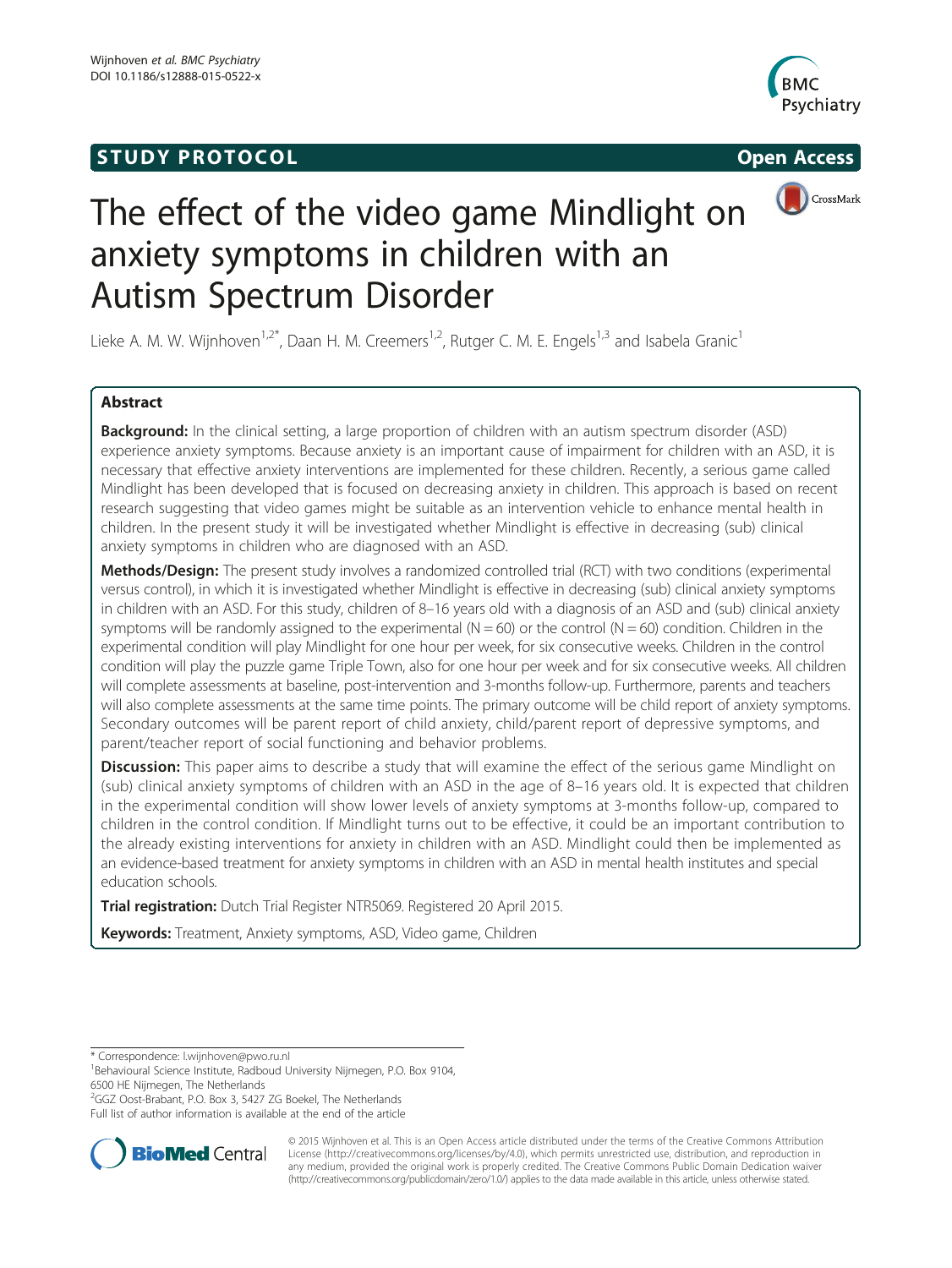#### Background

In the clinical setting, a large proportion of children with an autism spectrum disorder (ASD) experience anxiety symptoms. Between 11 % and 84 % of all children with an ASD experience some degree of impairing anxiety [1]. More specifically, 21 % of the children with an ASD suffer from subclinical anxiety [2] and approximately 40 % of the children with an ASD meet the criteria of at least one anxiety disorder [3]. Some of the most frequently reported anxiety disorders and symptoms seen in children with an ASD are simple phobias, generalized anxiety disorder, separation anxiety disorder, obsessivecompulsive disorder and social phobia [1].

Moreover, anxiety is an underlying cause of several symptoms of ASD. For example, anxiety underlies or affects the stereotype and rigid behavior [4] and the problems in social functioning [5] that children with an ASD often show. Anxiety also underlies comorbid symptoms of children with an ASD, for example oppositional and aggressive behavior [6] and depressive symptoms [7]. Furthermore, anxiety in children with an ASD has a negative impact on adaptive functioning, daily living skills and relationships with peers, teachers and family [8–10]. Therefore, it is important that anxiety in children with an ASD is treated and prevented from further escalation.

Recognition of anxiety symptoms in children with an ASD is not new. In the original description of children with an ASD, Kanner [11] stated that a number of these children had "substantial anxiety problems". Yet, the evaluation and treatment of anxiety in children with an ASD has only recently received empirical attention [1]. Many studies showed the effectiveness of adapted versions of cognitive behavioral therapy (CBT; e.g. [12]) or new interventions especially developed for children with an ASD (e.g. [13]), reasoning that the traditional form of CBT is not suitable for children with an ASD. On the other hand, a recent study of Van Steensel and Bögels [14] has shown that CBT is effective in reducing anxiety symptoms in children with an ASD, and that CBT is as effective for children with an ASD as for children without an ASD.

However, there are some important limitations to CBT for anxiety, both in general and specifically for children with an ASD. First, CBT largely consists of teaching children to become conscious of their negative thoughts, to evaluate these thoughts, and eventually to challenge them and formulate thoughts that are more accurate. These sessions have a face-to-face, verbal and cognitively complex character. Because children with an ASD have a cognitive and social impairment, they have difficulties with learning skills in these CBT-sessions and as a result they are often not intrinsically motivated for CBT [15]. Therefore, a greater focus on visual aids and structured sensory information is an important requirement in anxiety treatment for children with an ASD [15, 16]. Second, there is a large gap between the knowledge that children gain in CBT and the implementation and practice of this knowledge in daily life. Especially for children with ASD, frequent practice and exposure opportunities are important in anxiety interventions [1]. However, the exercises in CBT that do exist are mostly decontextualized and do not fully represent the situations in which children experience their anxiety. A third limitation of CBT is limited access to care and long waiting lists to care that is accessible [17]. Finally, the low cost effectiveness is a limitation of CBT, which many mental health institutions experience as a barrier to treatment delivery. Therefore, it is important that new anxiety interventions are developed that can provide a solution for the above mentioned limitations.

Recently, it has been shown that video games have the potential to enhance mental health and well-being in children and adolescents [18, 17]. For example, Merry et al. [19] found that the video game 'SPARX' was effective in reducing depressive symptoms among adolescents in the age between 12–19 years old. They concluded that it was a potential alternative to usual care for adolescents with depressive symptoms in primary care settings and that it could be used to address some of the unmet demands for treatment. More recently, the serious game Mindlight (Playnice Institute) has been developed for the treatment of anxiety disorders in children. A recent study has tested the effect of Mindlight on anxiety symptoms in school children [20]. This study showed that both the anxiety of the children who played Mindlight as the anxiety of the children who played the control game significantly decreased over time. However, no studies to date have investigated the effect of a serious game on anxiety symptoms of children with an ASD.

Mindlight has the aim to tackle anxiety in children by using several treatment mechanisms. First of all, it uses exposure techniques, one of the most empirically-validated treatment components of CBT for anxious individuals [21]. During exposure, individuals are gradually exposed to the threatening cues. In this way, they are getting habituated to these cues and eventually they are getting more comfortable and less anxious when being exposed to them. Moreover, Mindlight uses neurofeedback mechanisms, which is effective in decreasing anxiety symptoms of children [22]. These mechanisms are focused on regulating arousal levels associated with anxiety through relaxation and concentration. Finally, attention bias modification is incorporated in Mindlight, which is a therapy mechanism in which children learn to (a) disattend to threatening cues and shifting attention away from those cues and to (b) focus on positive aspects of the environment in the service of relevant goals [23].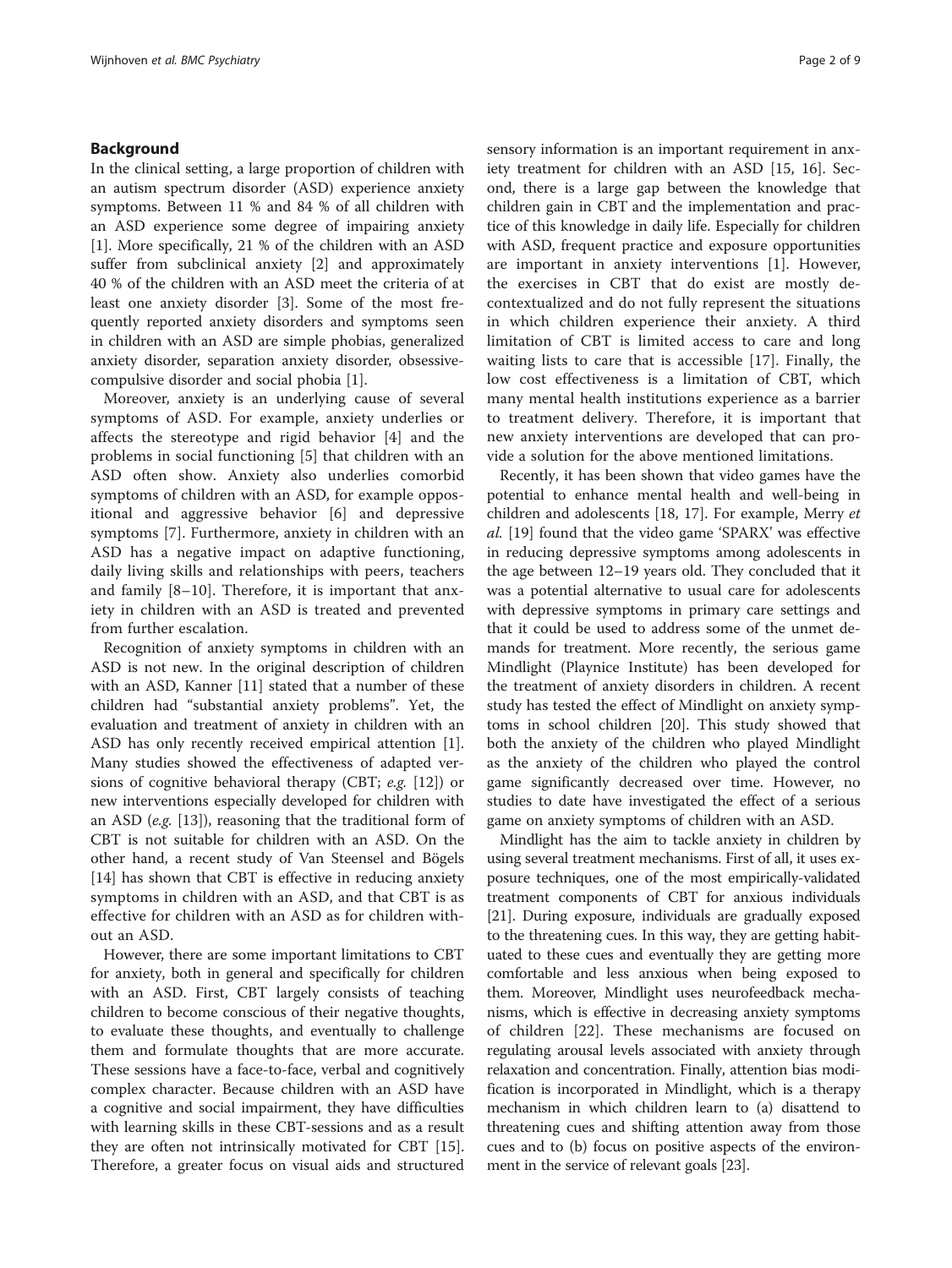It is hypothesized that Mindlight has the potential to serve as an effective new intervention for children with ASD and comorbid (sub) clinical anxiety symptoms, and that it can overcome the limitations of CBT. First, it is known that children with ASD often feel a close affinity for technology and games, which means that the participating children are probably intrinsically motivated to play a game like Mindlight in therapy [24]. Moreover, it has been reported that computer based training could be an effective tool in treatment for children with ASD, due to its visual and structured character [15]. Mindlight uses visual aids and structured sensory information to a great extent, both for creating a 'scary' exposure environment and for teaching important treatment concepts. Furthermore, Mindlight includes frequent practice and exposure opportunities. Because Mindlight can be played repeatedly, with the difficulty level increasing as children become better players, there is a great deal of practice and exposure involved in playing this game. As a result, the gap between knowledge and behavior may be substantially decreased and effective cognitive and emotional coping skills can be automatized and possibly generalized with practice. Finally, therapy skills can be practiced at home, which means that children have an easier access to mental health care. In this way, the waiting lists can become shorter and the therapy costs can be decreased when implementing a game like Mindlight as therapy tool.

In the present study, the primary aim is to investigate whether Mindlight is effective in reducing (sub) clinical anxiety symptoms in children with an ASD. The secondary aim is to examine whether Mindlight is effective in reducing parent report of child anxiety, and the anxiety-related depressive symptoms, social functioning and behavior problems of the participating children. To investigate these aims, a multi method symptom assessment is used, including parent, teacher and child reports [1]. If Mindlight turns out to be effective for anxious children with an ASD, it could be considered as a new therapeutic intervention next to the already existing approaches for anxiety in children with an ASD.

#### Methods

The study design will be reported in line with the CON-SORT 2010 Statement for reporting parallel group randomized trials [25]. The medical ethics committee CMO Arnhem-Nijmegen in the Netherlands has given approval for the conduction of this study (NL50023.091.14). Moreover, the study is registered in the Dutch Trial Register for RCT's (NTR5069).

#### Design

The present study involves a randomized controlled trial (RCT) with two conditions (experimental versus control), in which it is investigated whether the new video game Mindlight is effective in treating (sub) clinical anxiety symptoms in children with an ASD. For this study, children in the age of 8–16 years old with a diagnosis of an ASD according to the Diagnostic and Statistical Manual of Mental Disorders 4th Edition – Text Revision (DSM-IV-TR; [26]) will be screened for anxiety symptoms. The children with (sub) clinical anxiety symptoms will be selected and approached for participation.

After the selection and recruitment, children will be randomly assigned to the experimental or control condition. At baseline (T0), children, parents and teachers will fill in questionnaires. Moreover, parents will undergo a semi-structured interview (ADIS-P; [27]) to determine whether their child meets the criteria of one or more anxiety disorders. At post-intervention (T1) and at 3 months follow-up (T2), children, parents and teachers will fill in questionnaires again to evaluate the effect of Mindlight. At 3-months follow-up, parents will undergo the semi-structured interview again to test whether Mindlight also had an effect on the present anxiety disorder (s) in the participating children. Fig. 1 shows a schematic overview of the design in the present study.

#### Participants' eligibility

Children with an ASD (DSM-IV-TR: Autistic disorder, Asperger disorder, PDD-NOS; [26]) in the age between 8 to 16 years old will be assessed for eligibility by a screening. This screening consists of filling in an anxiety questionnaire by both children (SCAS-C; [28]) and parents (SCAS-P; [29]). When children have at least subclinical levels of anxiety, they are eligible for participation in the study. Moreover, they have to have sufficient knowledge of the Dutch language. Exclusion criteria are absence of parental permission and presence of prominent suicidal ideation or other severe psychiatric problems that need immediate treatment (e.g. severe trauma's).

#### Procedure

Contexts of recruitment are mental health institutes (e.g. GGZ Oost Brabant) and special education schools in the Netherlands. First, parents will receive a letter with information about the screening and the study. Moreover, children and parents will be asked to fill in the SCAS-C/ P [28, 29]. When children have at least subclinical levels of anxiety and meet the other inclusion criteria, children and parents will be approached to participate in the study. If children and parents agree with participation, active written informed consent of the parents and the children who are above the age of 12 will be obtained.

After obtaining active written informed consent, children will be randomly allocated to the experimental or control condition. Children in the experimental condition will play Mindlight individually for one hour per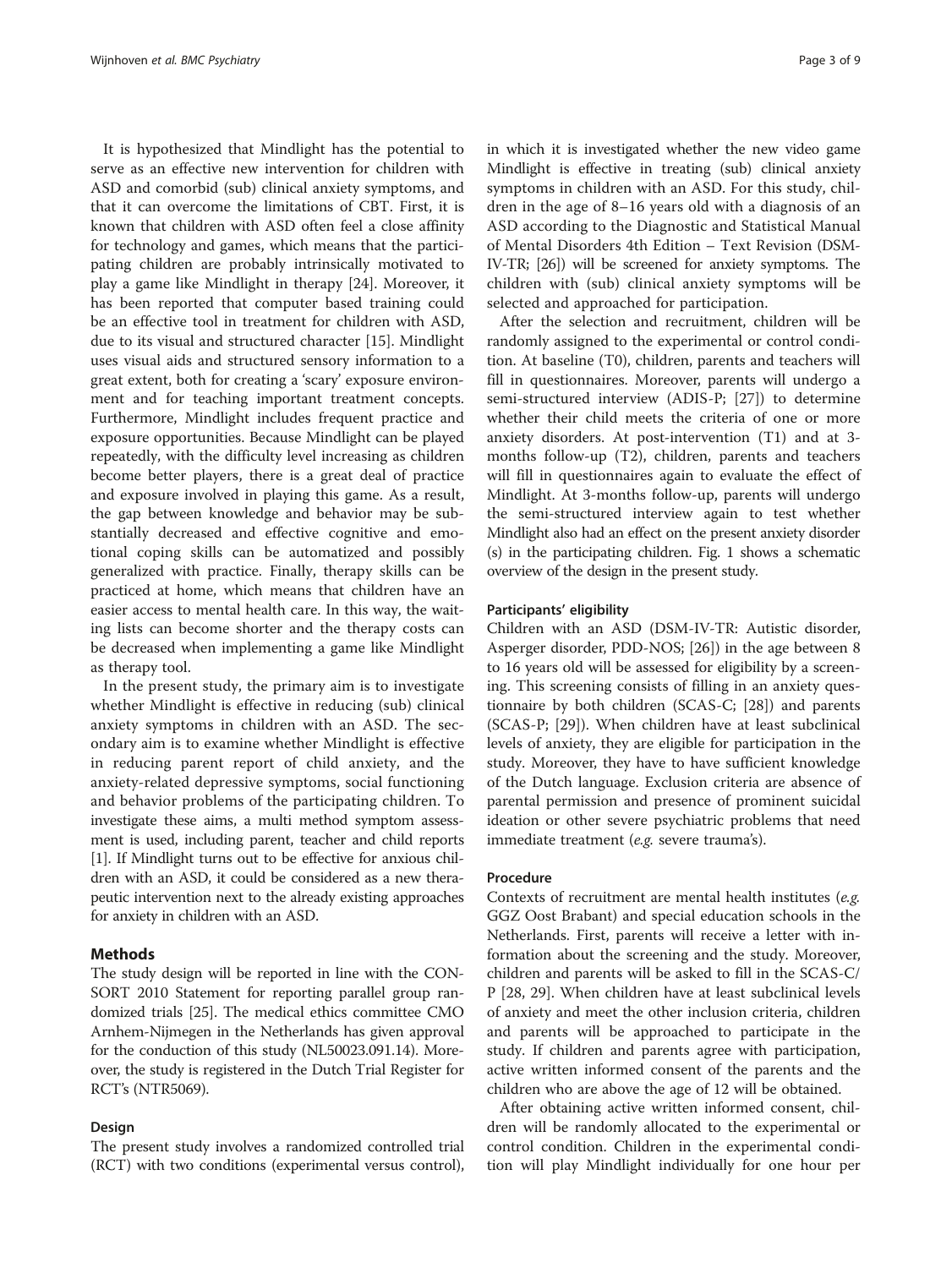Wijnhoven *et al. BMC Psychiatry* Page 4 of 9



week during 6 consecutive weeks at the recruitment location. Moreover, children may receive treatment as usual (TAU) parallel with Mindlight. TAU will mainly be offered by mental health institutes and might for example consist of psycho-education on ASD, play/drama therapy, parent guidance and/or medication. These types of TAU will be monitored and reported during the course of the study, and will be tested as potential confounders in the analyses. Children in the control condition will play the computer game Triple Town individually for one hour per week during 6 consecutive weeks at the recruitment location. Again, children may receive TAU parallel with the game. Moreover, they will have the opportunity to play Mindlight after the 3-months follow-up if this game turns out to be effective.

#### Sample size

A priori power analysis was performed in G\*Power 3.1 [30] to calculate the sample size that is required in the present study. It is expected that Mindlight is significantly more effective in reducing anxiety symptoms of the participating children than Triple Town. Previous studies on the effect of already existing modified versions of CBT on anxiety among children with an ASD reported moderate to large effect sizes on anxiety

symptoms (e.g. [31, 12, 32]). It is assumed that the implementation of Mindlight in clinical practice is worth consideration, when the effect of Mindlight is at least equal to the effect of the present anxiety treatments for children with an ASD. Therefore, the power calculation is conducted with a moderate expected effect size  $(f = .25)$  of condition (experimental or control condition) at 3-months follow-up. Moreover, it was expected that the Type I error was .05 and that the Type II error was .20 (power is .80). When computing these assumptions, it was calculated that a sample of 86 participants would be satisfactory in the present study. Eventually, the sample size was increased by 40 % to compensate for loss to follow-up (estimated at 20 %) and possible loss of power due to potential clustering of data in case of group formation (estimated at 20 %), resulting in 120 participants (60 in experimental condition and 60 in control condition).

#### Intervention

The intervention that will be investigated is called Mindlight. This is a video game aimed at children of 8–16 years old and is based on principles of cognitive-behavioural therapy (CBT) and neurofeedback, which are evidencebased interventions for anxiety-disordered children and adults. Briefly, the premise of the game is that Little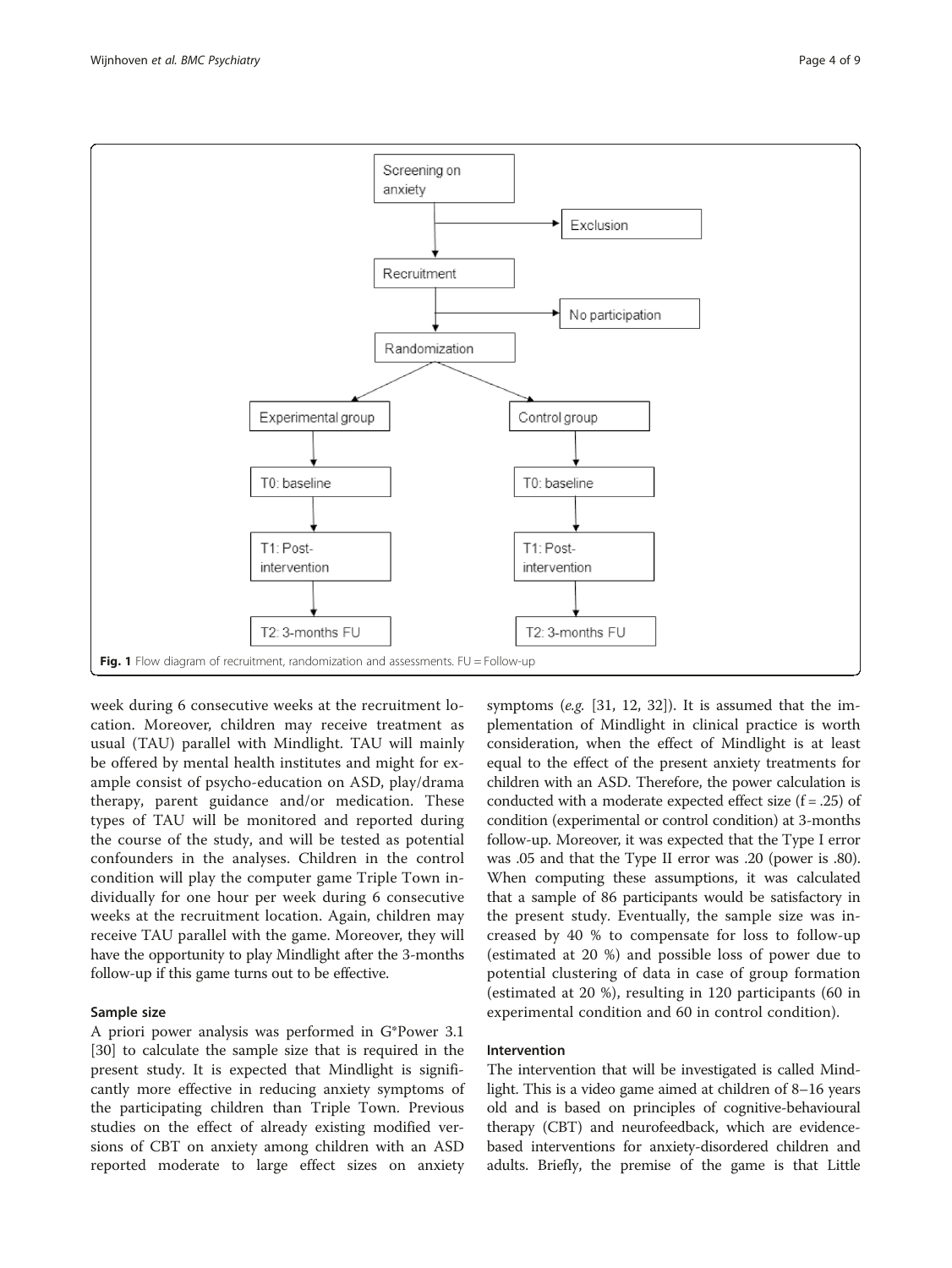Arthur is left on the doorstep of a scary mansion by his parents. Arthur must learn to use his own inner strength to overcome his greatest fears so the shadows in the house can hold no power over him. He can accomplish this by using his Mindlight, a light bubble that can shine on the surroundings and that can be controlled by his own inner strength. This 'inner strength' will be measured by a neurofeedback headset (the 'MindWave'; Neurosky USA; [33]), which children will put on when they are going to play Mindlight. This headset records EEG using dry sensor technology, which consists of an active and reference electrode. The signals that are measured will be filtered on Delta, Theta, Alpha and Beta waves. In Mindlight, especially the Alpha and Beta waves will be used for real time feedback. Research has shown that the Mindwave headset has good reliability and validity [33], and that it can be used in research with children who have a developmental disorder (e.g. ADHD; [34]).

In Mindlight, the Alpha and Beta waves will be used in several ways. First of all, the recorded Alpha waves reflect the degree of relaxation of the child. This feature is used in the exposure techniques (CBT) that are embedded in the game (see also Fig. 2): when the child sees threatening stimuli (e.g. monsters) several times during the game and learns to maintain calm when facing them, the child eventually gets habituated to them and can gain points more easily.

Furthermore, the recorded Beta waves reflect the degree of concentration and the allocation of attention of the player. Focused concentration allows the player to solve attention bias modification (ABM) puzzles. ABM is a training protocol that has its roots in CBT and that is based on the idea that distorted cognitions, particularly attentional biases characterized by hyper attention towards potential threats, play a role in the pathogenesis of childhood anxiety [22]. ABM has been shown to reliably reduce anxiety by retraining the attentional system

to focus on positive stimuli [35]. Mindlight uses this principle in the ABM-puzzles, by rewarding children for focusing on positive aspects of the environment (measured by the neurofeedback device). More specifically, they learn to move towards, and quickly respond to, positive stimuli (e.g., portraits of happy faces) and disattend to, or shift attention away from, negative stimuli (e.g., mean faces, threatening animals).

To minimize the chance of finding placebo-effects of Mindlight, children in the control condition will also receive a computer game. In this way, the amount of attention that children in the experimental condition and children in the control condition receive is equal, and the effects that may be found can uniquely be ascribed to the game itself. The computer game that the children in the control condition are going to play is called 'Triple Town'. In this puzzle game, the player has to build a city. The bigger the city you build, the more points you can receive. To accomplish this, you have to combine elements (e.g. trees and houses) in a strategical way. Moreover, you have to block bears that try to hinder you in building the city. In this way, the child learns to think strategically in order to overcome challenges. Moreover, children learn to keep a goal and to persevere in order to reach this goal. However, the game is not specifically focused at reducing anxiety levels, which makes 'Triple Town' a suitable game for the control condition.

The gaming sessions will be led by qualified therapists, or by master students who are supervised by qualified therapists. In session 1, the therapist starts with psychoeducation on anxiety. After that, the anxiety of the child will be discussed, the therapist will explain the game and eventually the therapist will clarify that this game is focused on decreasing the anxiety of the child. Then, the child will play the game for approximately 40 min. After playing the game, the therapist will ask the following standardized questions: 1) How did the gaming go

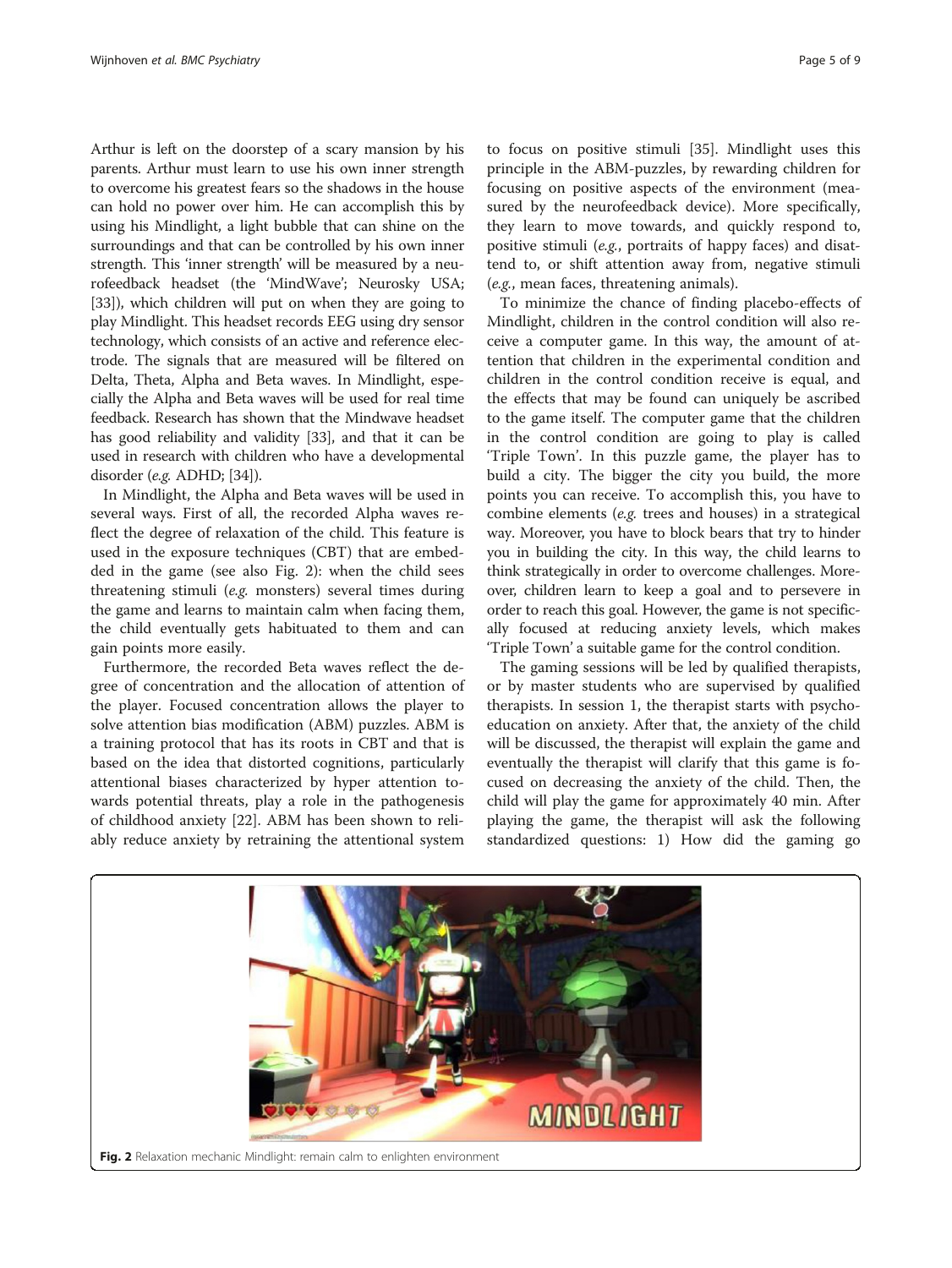today? 2) What did you find difficult/What did you find easy? 3) What did you learn in the game? 4) Could you apply and practice the skills you have learned in scary or difficult situations in daily life? In session 2–6, the therapist will start the session with discussing the previous week and the skills the child has practiced at home. When the child mentions that he has practiced the skills in a scary or difficult situation, this will be reinforced by the therapist. In this way, the therapist does not add explicit therapeutic elements to the gaming sessions, but children do get stimulated to think about their anxiety and the way they can apply and practice the skills they have learned in the game in daily life.

#### Study outcome measures

Table 1 shows an overview of the different time points, the questionnaires that were filled in on each time point and the informants that were involved.

#### Screening measures

To test their eligibility, children will be screened on anxiety symptoms using the SCAS-C for child report and the SCAS-P for parent report [28, 29]. Children are eligible for participation when the child and/or the parent report the presence of subclinical child anxiety. Moreover, demographical questions (e.g. sex, age, educational level) will be asked to both children and parents. Finally, some questions about the child's gaming behavior (e.g. 'How many hours per week do you game?') will be asked.

#### Primary outcome measure

Anxiety symptoms will be measured with the Dutch translation of the Spence Children's Anxiety Scale (SCAS; [28]).

Table 1 Overview of assessments

|                                 | Screening | T <sub>0</sub> | T1 | T <sub>2</sub> |
|---------------------------------|-----------|----------------|----|----------------|
| Child                           |           |                |    |                |
| Anxiety (SCAS-C)                | χ         | χ              | χ  | Χ              |
| Depression (CDI 2)              |           | X              | Χ  | Χ              |
| Therapeutic expectancies (PETS) |           | Χ              |    |                |
| Parent*                         |           |                |    |                |
| Anxiety (SCAS-P)                | χ         | χ              | χ  | X              |
| Anxiety disorders (ADIS-P)      |           | χ              |    | Χ              |
| Depression (CDI 2:P)            |           | X              | χ  | Χ              |
| Social functioning (VISK)       |           | Χ              | χ  | Χ              |
| Behavior problems (SDQ)         |           | X              | χ  | X              |
| Therapeutic expectancies (PETS) |           | Χ              |    |                |
| Teacher                         |           |                |    |                |
| Social functioning (VISK)       |           | X              | χ  | X              |
| Behavior problems (SDQ)         |           | Χ              | Χ  | Χ              |

\*The primary caregiver of the child will fill in the questionnaires. The ADIS-P will be conducted with both parents (if possible)

The SCAS consists of 44 items (e.g. 'I am afraid when I have to sleep alone', 'I worry about things') on a 4-point scale, ranging from 'never' to 'always'. Scores on items ranged from 0 to 3, with higher scores indicating more anxiety symptoms. Moreover, the scale consists of six subscales that are in line with the different anxiety disorders that are described in the DSM-IV: panic/agora phobia, separation anxiety, social phobia, generalized anxiety, obsessive compulsive anxiety and anxiety for physical injury. The SCAS has a high validity and reliability [36, 37].

#### Secondary outcome measures

Anxiety of the child according to the parents will be measured with the Dutch translation of the Spence Child Anxiety Scale for Parents (SCAS-P; [29]). The SCAS-P consists of 38 items on a 4-point scale ranging from 0 (never) to 3 (always). The items of the SCAS-P were formulated as closely as possible to the corresponding item of the child version of the SCAS. Only items referring to an internal state (e.g. item 4: 'I feel afraid') were rephrased into observable behaviour for parents (e.g. 'My child complains of feeling afraid'). The SCAS-P consists of the same six subscales as the child version. The SCAS-P has a good reliability and validity [38].

The presence of anxiety disorders according to the parents will be assessed with the Dutch translation of the Anxiety Disorders Interview Schedule for DSM-IV, Parent version (ADIS-P; [27]). This is a semi-structured diagnostic parent interview that can be used to diagnose anxiety disorders in children of 7–17 years old. The interview will be administered by a qualified therapist or by a master student under supervision of a qualified therapist. In this study, the presence of the following DSM-IV anxiety disorders will be examined: separation anxiety disorder, social phobia, specific phobia, panic disorder, agora phobia and generalised anxiety disorder. The interview consists of standardized questions, with 'yes', 'no' and 'different' as possible answers. At the end of the interview, the interviewer has to give his/her clinical judgement about the severity of every disorder. On basis of this judgement, the interviewer will make a definitive decision about the presence (yes/no) of the different anxiety disorders. The ADIS-P has a strong reliability and validity [27].

Depressive symptoms will be measured using the Dutch translation of the Child Depression Inventory 2 (CDI 2; [39]). The CDI 2 consists of 28 items measured on a 3-point scale ranging from 0 (depressive symptom is absent) to 2 (depressive symptom is always present) (e.g., 'I don't feel alone' =  $0$ , 'I often feel alone' =  $1$ , 'I always feel alone' = 2; 'Sometimes I'm sad' = 0, 'I'm often sad' = 1, 'I'm always sad' = 2). The children have to choose the answer that is most in accordance with their own thoughts and feelings. The validity and reliability of the Dutch CDI 2 (:P) is still being investigated, but it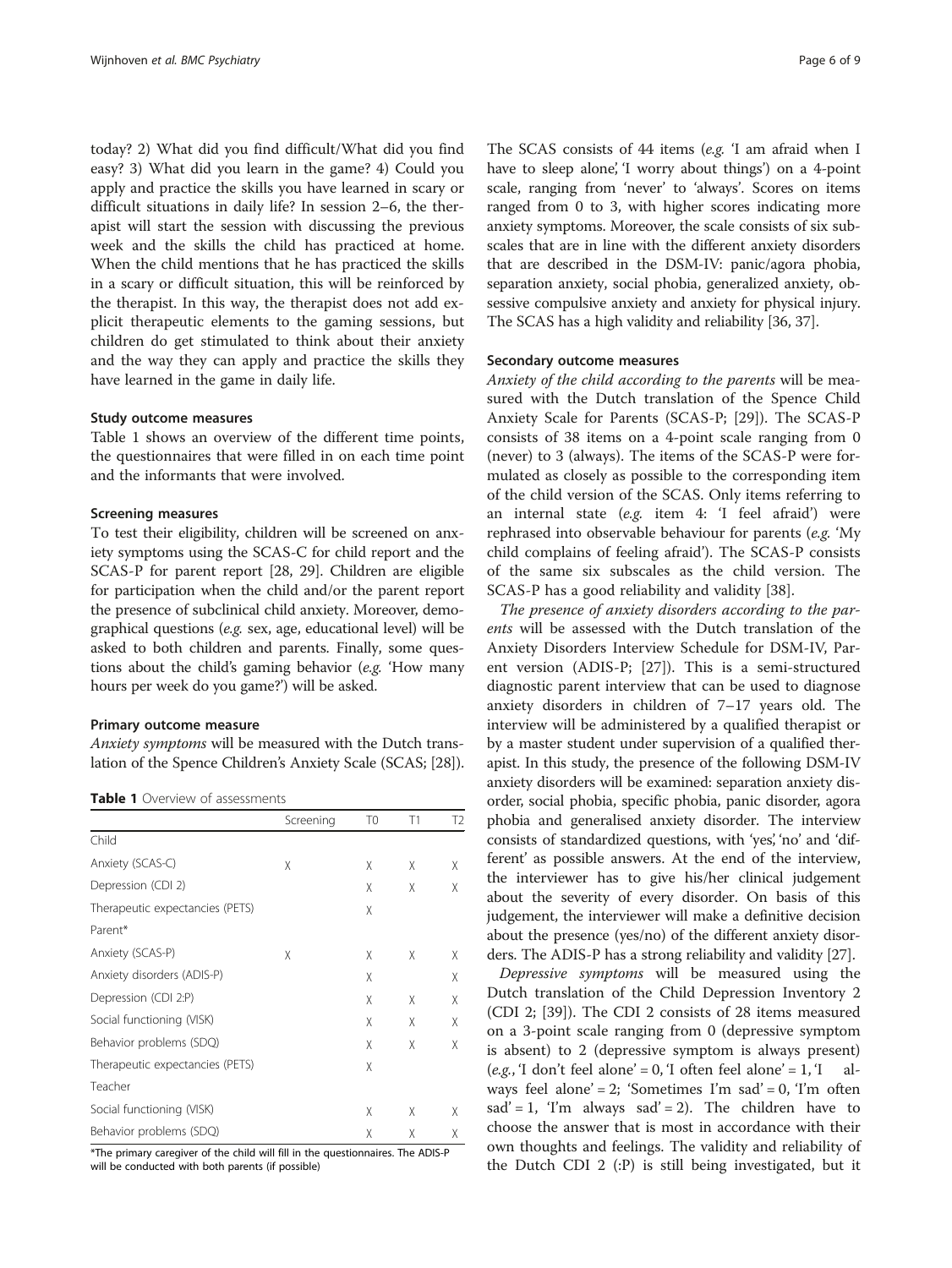already has been shown that the original (American) version of the CDI 2 (:P) [40] has a good reliability, internal consistency and convergent validity [41].

Depression according to the parents will be measured with the Dutch translation of the Child Depression Inventory 2 for parents (CDI 2:P; [39]) will be used to measure parental assessment of depressive symptoms of their child. The CDI 2:P consists of 17 items measured on a 4-point scale ranging from 0 (not at all), 1 (some of the time), 2 (often), or 3 (most of the time) (e.g. 'My child looks sad'; 'My child seems lonely'). The parent has to assess to which extent the items are in accordance with their child's thoughts and feelings.

Social functioning according to the parents and teacher will be measured with the 'Vragenlijst voor Inventarisatie van Sociaal gedrag van Kinderen' (VISK), a Dutch translation of the Children's Social Behaviour Questionnaire (CSBQ; Luteijn [42]). The VISK consists of 49 items measured on a 3-point scale  $(0 = not applicable, 1 =$ sometimes applicable,  $2 =$  often applicable). The items are divided over six problem scales: being not well tailored to social situations; limited tendency to engage in social interactions; orientation problems in time, space and place; not understanding social information; stereotype behavior; and anxiety for and resistance against changes. Hartman and colleagues [43] reported that the VISK has a good validity and reliability.

Internalizing and externalizing behaviour problems according to the parents and teacher will be measured with the Dutch translation of the Strengths and Difficulties Questionnaire (SDQ; [44]). The SDQ consists of 25 items, measured on a 3-point scale  $(0 = not true, 1 = a$ little bit true, 2 = certainly true). Moreover, an impact supplement can be completed, by which the impact of the behavior problems on daily functioning of the child and its family can be assessed. The items of the SDQ are divided over the following scales: emotional problems, behavior problems, hyperactivity/ attention problems, problems with peers and social behavior. There are separate forms for parents and teachers. The SDQ has a sufficient reliability and validity [45].

Treatment expectancies according to child and parents will be measured using the Dutch translation of the Parent Expectancies for Therapy Scale (PETS; [46]). The PETS has a parent and child version, and each version consists of seven items measured on a 6-point scale ranging from 1 (I totally disagree) to 6 (I totally agree). The items of the PETS are divided over the following subscales: credibility, child improvement and parent involvement. The PETS has a good validity and reliability [47].

#### Data analysis/statistical analysis

Following the intention-to-treat principle [48], all children randomized to a condition will be included in the analyses

to test the study objectives. Multiple imputations will be used for missing observations at post-intervention and 3-month follow-up. Reporting of the results of the study will be in accordance with the CONSORT 2010 Statement [25].

To investigate the differences in the development of anxiety symptoms between children in the experimental condition and children in the control condition, a 3 (within-subjects: pre, post, follow-up) by 2 (condition: experimental vs. control) ANOVA (repeated measures) will be conducted, with anxiety symptoms (child report) as the dependent variable. The direct effect of Mindlight on parent report of child anxiety, parent/child report of depressive symptoms, and parent/teacher report of social functioning and behavior problems will be investigated in the same way. Furthermore, remission rates of the anxiety disorders that were diagnosed at baseline (with ADIS-P) will be calculated at 3-months follow-up, and Chi-square  $(\chi^2)$  tests will be conducted to compare remission rates between the experimental and control group. In the above mentioned analysis plan it is assumed that the children will play the game individually and that therefore the data will not be clustered. However, in case of clustered data due to the formation of groups in which several children play the game in the same room, the analyses will be conducted in MPLUS 6.11 [49].

Finally, possible baseline differences between the two conditions in demographic variables (e.g. age, sex, educational level), anxiety symptoms, gaming behaviour and treatment expectancies will be checked. Moreover, possible differences in TAU between the experimental and control condition will be checked at all time points. Variables that show different distributions between the two groups will be entered as confounders in all models testing the effectiveness of the intervention.

#### **Discussion**

The present study protocol gives an overview of a study design for a randomized controlled trial testing the effect of the serious game Mindlight in decreasing anxiety symptoms of children with an ASD. The primary aim is to investigate whether Mindlight is effective in reducing (sub) clinical anxiety symptoms of children with an ASD in the age of 8–16 years old. The secondary aims are to investigate whether Mindlight is effective in reducing parent report of child anxiety and the anxiety-related problems in social functioning, depressive symptoms and behavior problems of children with an ASD. It is expected that Mindlight is effective in reducing anxiety symptoms of the children in the experimental condition, compared to the children in the control condition that play Triple Town. Furthermore, it is expected that Mindlight is more effective than Triple Town in reducing parent report of child anxiety, parent/child report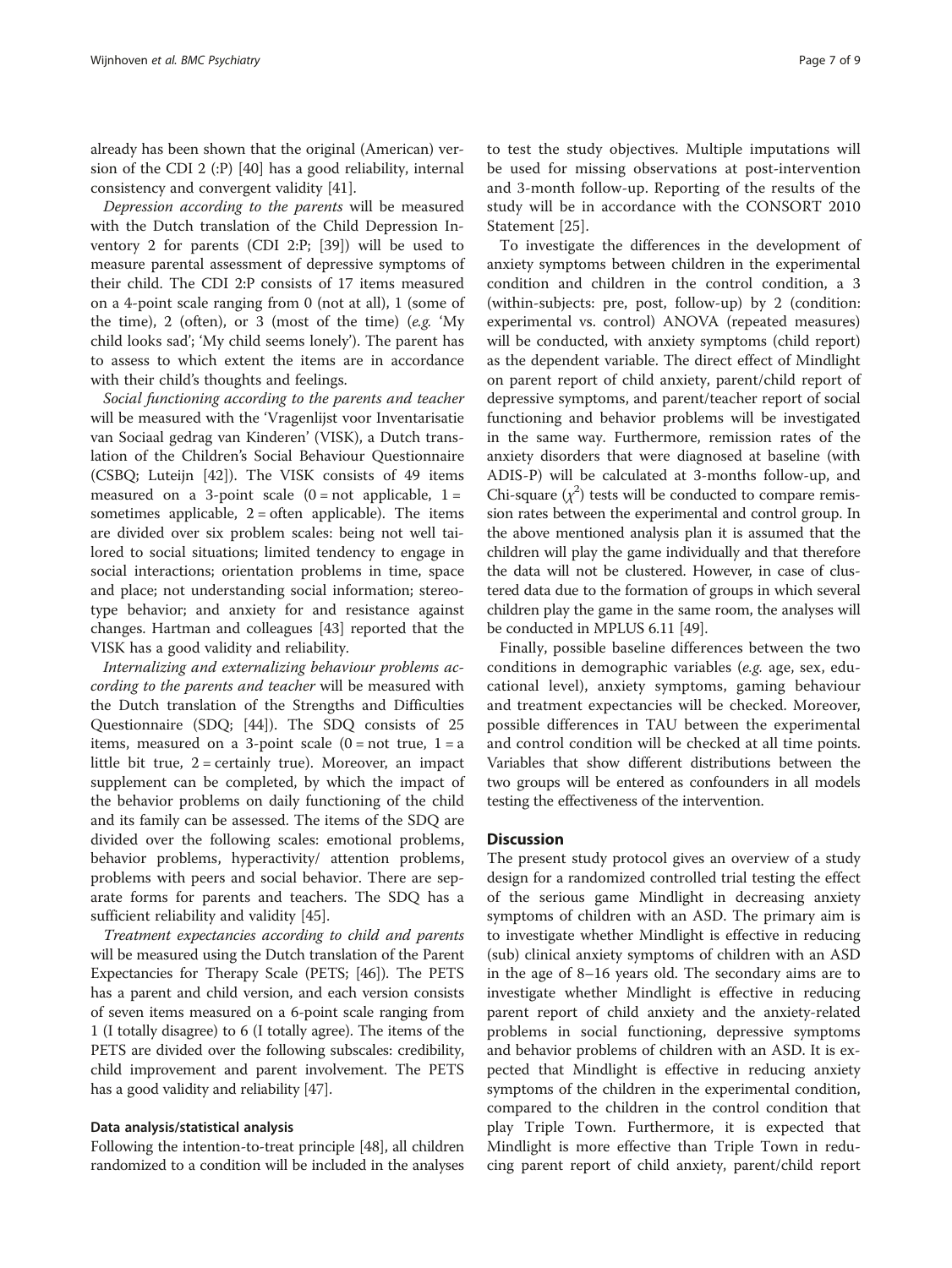of depressive symptoms and parent/teacher report of social functioning and behavior problems.

#### Strengths and limitations

The present study design has a few strengths and limitations. A strength is that it is the first study investigating the effect of a serious game in a clinical context with children who are diagnosed with an ASD and who have comorbid (sub) clinical anxiety symptoms, which could lead to a new way of treating anxiety in children with an ASD. An additional strength is that children with an ASD often feel a close affinity for technology and games [24, 15], and that the participating children are probably intrinsically motivated to play a game like Mindlight in therapy. Furthermore, Mindlight includes frequent practice, exposure opportunities, visual aids and structured sensory information, which all stimulate the automatization and the generalization of skills to daily life in the participating children. Another strength is that this study may lead to the implementation of Mindlight in mental health institutes, which may result in an easier access to mental health care, shorter waiting lists and lower therapy costs. Finally, this study has multiple outcome measures, which makes it possible to investigate other direct effects of Mindlight on anxiety-related symptoms (e.g. depressive symptoms) of the participating children.

A limitation of the present study design is that the children in the control condition might have played Triple Town already before the start of the study. This may have a positive (e.g. more practice) or negative (r boredom) influence on the effect of the game. Moreover, only short-term effects (3-months follow-up) of Mindlight will be investigated. In this way, no conclusions can be drawn about the long-term effects of Mindlight on anxiety symptoms of the participating children. Finally, there are no standardized protocols for offering and implementing a video game in a clinical therapy session. This implies that the best form of implementation still needs to be discovered and improved by experience.

#### Implications for practice

Anxiety symptoms are highly common in children with an ASD. Still, treatment on anxiety in children with an ASD only recently has received some empirical attention. This may be caused by the fact that anxiety is often underdiagnosed in children with an ASD [1]. In this way, anxiety treatment for children with an ASD is not common and the development of evidence-based anxiety treatments has not been focused upon until recently. By developing and investigating new anxiety treatments for children with an ASD, these may be more frequently offered in mental health institutes in the future. Moreover, if Mindlight turns out to be effective for anxious children with an ASD, it could be considered as a good and suitable therapeutic

alternative to the already existing interventions for anxiety in children with an ASD. Mindlight could then be implemented as an evidence-based treatment for children with an ASD in mental health institutes and special education schools.

#### Conclusion

This paper aimed to describe a study that will investigate the effect of the serious game Mindlight on (sub) clinical anxiety symptoms of children with an autism spectrum disorder in the age of 8–16 years old. It is expected that children in the experimental condition will show lower levels of anxiety symptoms at 3-months follow-up, compared to children in the control condition. If Mindlight turns out to be effective, this could provide a significant contribution to the evidence-based treatment of anxiety in children with an ASD.

#### Competing interests

Mindlight has been developed by the Playnice Institute. Prof. dr. Isabela Granic and Prof. dr. Rutger Engels are the founders of this institute. However, Mindlight is not yet commercialized. The chance of competing interests is only present in case of commercialization of this game. Dr. Daan Creemers and Lieke Wijnhoven (MSc) declare that they have no competing interests.

#### Authors' contributions

Lieke Wijnhoven (MSc) is responsible for the data collection, the data analysis and for reporting the study results. Dr. Daan Creemers, Prof. dr. Rutger Engels and Prof. dr. Isabela Granic are supervisors, grant applicators, and principal investigators. All authors have contributed to the writing of this manuscript. Moreover, all authors have read and approved the final manuscript.

#### Acknowledgements

Funding for this study was provided by grants from the Research & Innovation Foundation of GGZ Oost Brabant and the Behavioral Science Institute of the Radboud University in Nijmegen. They both conducted peer review of the study protocol and provided approval to the study.

#### Author details

<sup>1</sup> Behavioural Science Institute, Radboud University Nijmegen, P.O. Box 9104, 6500 HE Nijmegen, The Netherlands. <sup>2</sup>GGZ Oost-Brabant, P.O. Box 3, 5427 ZG Boekel, The Netherlands. <sup>3</sup>Trimbos Institute, Da Costakade 45, 3521 VS Utrecht, The Netherlands.

#### Received: 24 April 2015 Accepted: 8 June 2015 Published online: 01 July 2015

#### References

- 1. White SW, Oswald D, Ollendick T, Scahill L. Anxiety in children and adolescents with autism spectrum disorders. Clin Psych Rev. 2009;29:216–29. doi:10.1016/j.cpr.2009.01.003.
- 2. Strang JF, Kenworthy L, Daniolos P, Case L, Wills MC, Martin A, et al. Depression and anxiety symptoms in children and adolescents with autism spectrum disorders without intellectual disability. Res Autism Spectr Disord. 2012;6:406–12. doi:10.1016/j.rasd.2011.06.015.
- 3. Van Steensel FJA, Bögels SM, Perrin S. Anxiety disorders in children and adolescents with autistic spectrum disorders: a meta-analysis. Clin Child Fam Psychol Rev. 2011;14:302–17. doi:10.1007/s10567-011-0097-0.
- 4. Rodgers J, Glod M, Connolly B, McConachie H. The relationship between anxiety and repetitive behaviours in autism spectrum disorder. J Autism Dev Disord. 2012;42:2404–9. doi:10.1007/s10803-012-1531-y.
- 5. Chang Y, Quan J, Wood JJ. Effects of anxiety disorder severity on social functioning in children with autism spectrum disorder. J Dev Phys Disabil. 2012;24:235–45. doi:10.1007/s10882-012-9268-2.